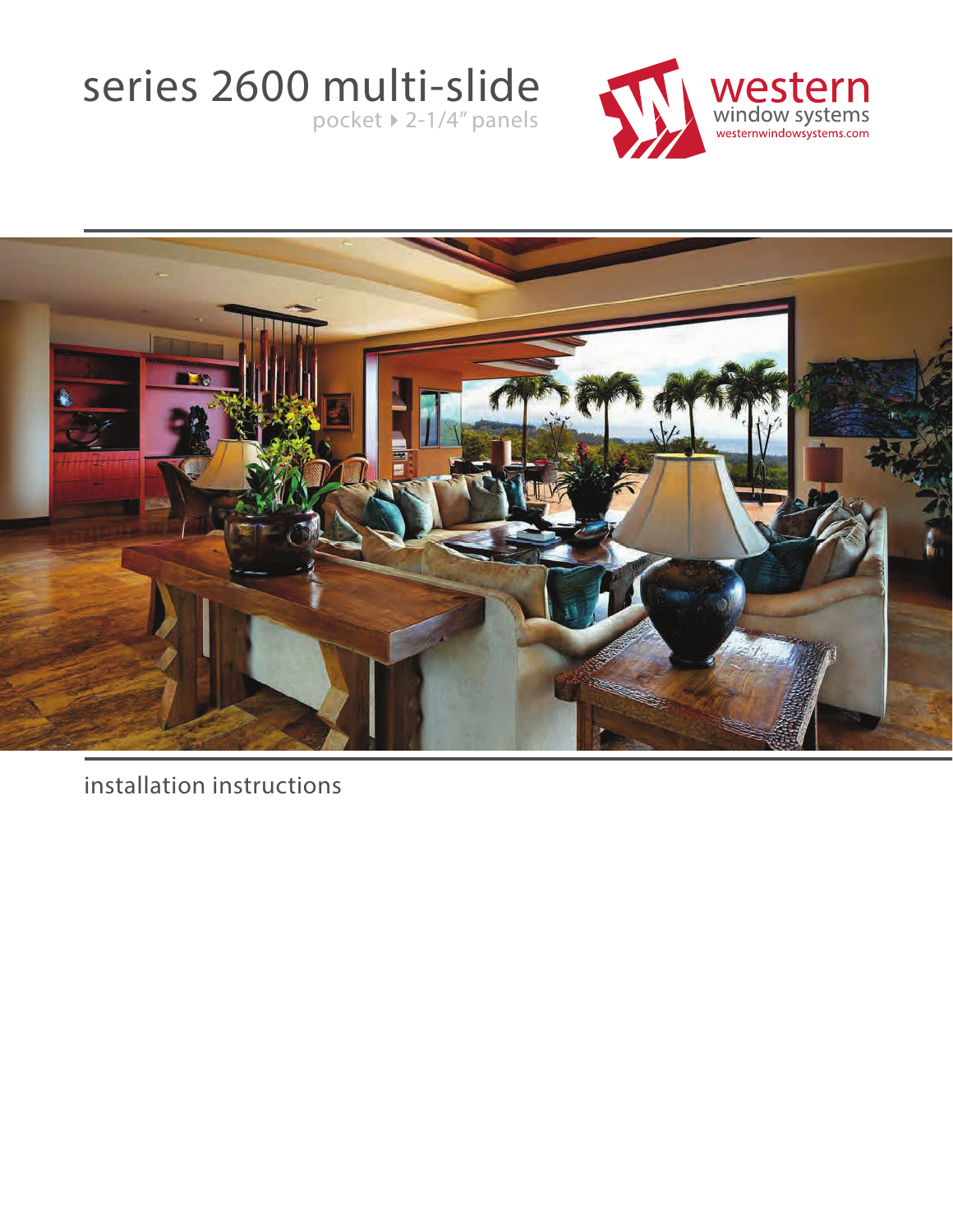series 2600 multi-slide pocket  $\triangleright$  2-1/4" panels



### installation instructions

**Exposed interior or exterior wood must be finish-coated immediately after receipt to control moisture gain and movement, which can cause warping and other problems.** 

Multi-slide doors are custom manufactured specific to each application. Prior to installation it is important that you carefully review and understand the installation instructions and any drawings supplied. Failure to follow these instructions may result in poor performance including, but not limited to, operation, security and weatherproofing.

This is a finished product that must be protected before, during and after installation to prevent damage to the glass, frame finish and hardware. Special care in the handling of the wood components is required to keep from staining exposed surfaces. The flush and high leg sill tracks are supplied with individual track protectors that should be removed prior to assembly and installation of the frames. Upon completion of the door installation the track protectors can be selectively cut to length and reinstalled to allow for specific panel operation or no panel operation. Door panels should be stored and transported upside down to avoid damage to the bottom rail extension. The components supplied will vary depending on the configuration you are installing. Before proceeding with the installation, inspect the components to become familiar with them, and confirm that there is no damage that will affect the appearance or performance of the installed product. Damaged or missing parts should be reported to your supplier immediately. If aluminum screens are included they will be installed in a similar fashion as the glass panels.

**Frame components:** Each door will have a head assembly, a threshold assembly, and a jamb assemblies. Double pocket doors have no Jamb assembly

**Panel components:** The number of fixed and operating panels will depend on the configuration of the door you are installing. Panels will be labeled alphabetically starting with the Left panel as "A". Familiarize yourself with the drawings to determine how many fixed, intermediate and lead panels you are dealing with. If this is a bi-parting door you will have one active lead panel and one inactive lead panel, both installed on the extreme inside track. The one that contains the

#### frame installation

- 1. Refer to the door size and inspect the rough opening carefully to ensure it has been prepared correctly to accept the configuration and size you are installing.
- 2. If the floor condition is wood it must be protected with an appropriate flashing or waterproofing material prior to door frame installation.
- 3. Check the floor to see that it is flat and level. If the floor varies more than .0625" (1/16") per foot or a total of .25" (1/4") over the entire width of the opening, it must be corrected before proceeding with installation.
- 4. Determine the top inside of the threshold assembly by locating either the water barrier lip or the bottom rail groove on the top surface of the extreme inside track. Position the threshold on the floor in the approximate location and make sure the inside edge of the threshold is properly aligned with the structure.
- 5. Inspect the threshold assembly where it meets the surface of the floor. Check for, and mark, any gaps that will need to be filled or shimmed prior to final anchoring. The final installation must result in the threshold being level and supported continuously for proper operation.
- 6. Once you are satisfied that the threshold assembly is in the correct location, carefully inspect the header above to confirm that the head assembly can be installed directly above it at the proper height. Mark the inside edge full length, and across each end sufficient to locate the inside corners. Mark installation holes in the weather-stripped channel of each track, then remove the threshold assembly from the opening.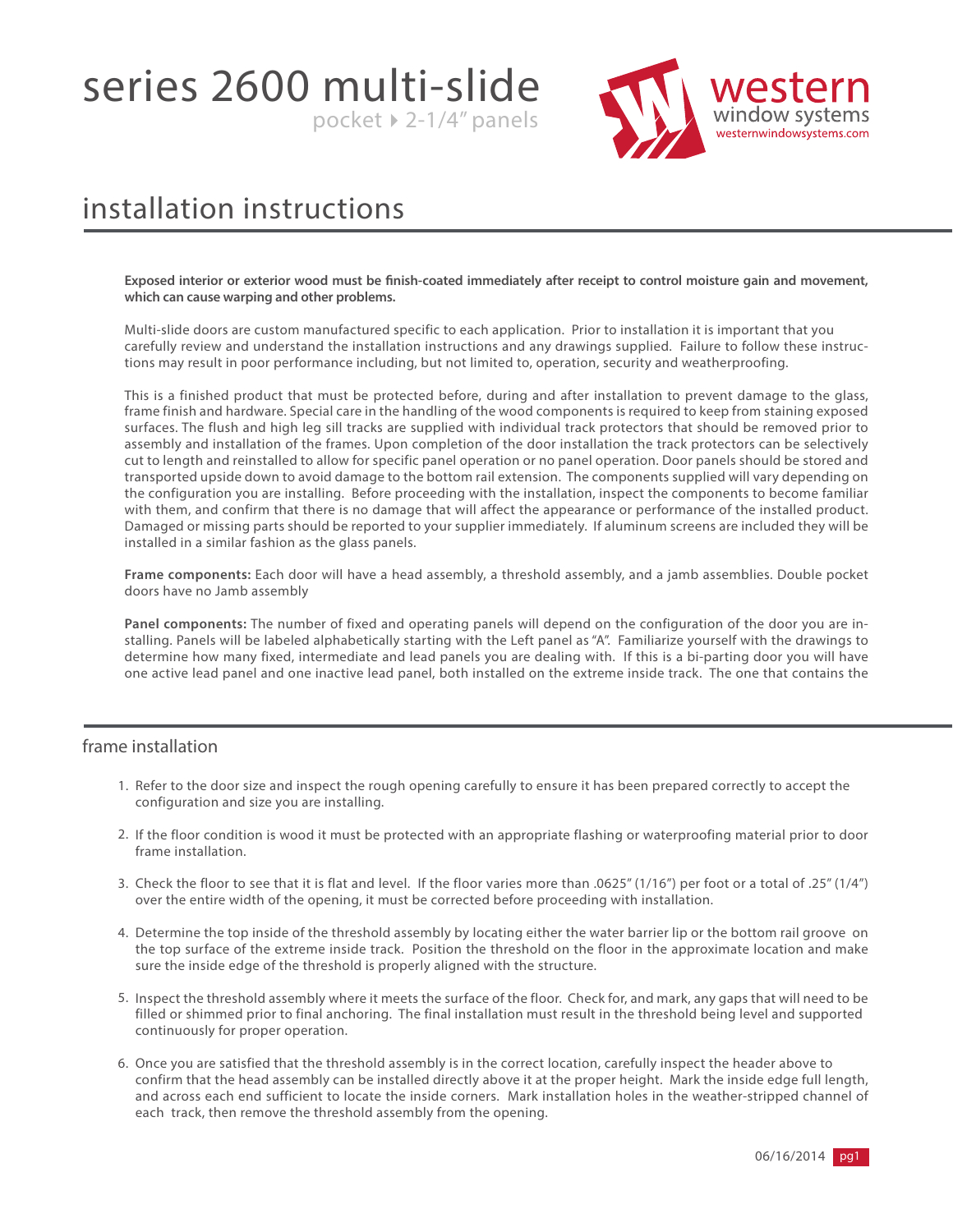series 2600 multi-slide

window s<sup>.</sup> westernwindowsystems.com

### installation instructions

### frame installation continued

7. If the floor condition is concrete, drill .25" (1/4") installation holes at each marked location approximately 2" deep and insert one of the green plastic anchor plugs supplied. NOTE: If you choose to drill the installation holes through the threshold assembly in lieu of drilling them after it is removed, it is important to vacuum all of the debris from the weather-stripped channel to avoid contamination of the weather-stripping and roller assemblies.

pocket  $\triangleright$  2-1/4" panels

- 8. If the floor is wood with flashing or waterproofing, apply a generous amount of the appropriate sealant at each mark where the installation screws will penetrate the flashing.
- 9. Apply a .50" (1/2") wide by .50" (1/2") high bed of sealant on the floor along the exterior side of the mark, from jamb to jamb and from the inside corners across the end to the outside edge of where the threshold assembly will be. Inspect the sealant carefully to ensure that a complete water barrier has been accomplished across the full width of the opening.
- 10. Using the marks on the floor set the threshold assembly back in place. Shim as required and proceed with anchoring. Use #10 X 2.5" flathead countersunk screws to anchor in the weather-stripped channels.
- 11. Inspect the opening header to confirm that it is ready to receive the door head assembly and that there is sufficient backing for anchoring. Based on the net frame height shown on the shop drawings, determine if additional material needs to be added to the header to minimize shimming.
- 12. Using a plumb bob, project a sufficient number of points onto the structure above to locate the head assembly directly above the threshold assembly. Carefully raise the head assembly into position and temporarily anchor using #10 X 2.5" flat head screws, through the predrilled holes, sufficient to hold it safely.
- 13. Install the post interlock frame member(s) using the pre-drilled holes in the head and threshold. Raise or lower the head until the holes align properly. Anchor the post interlock members using #8 X .75" pan head screws. These holes require silicone before running the screws.
- 14. On single pocket doors, seal the pre-drilled hole(s) in the threshold end plate at the lock jamb side using silicone. Raise or lower the head to align the holes in the jamb with the holes in the end plates and anchor using #12 X 3/4" flat head countersunk screws. Shim the lock jamb(s) as required to ensure they will be plumb and anchor to the structure through the additional holes using #10 X 2.5" flat head screws, finished to match the frame color.
- 15. Complete the installation of the post interlock frame members by shimming between the nail fins and the structure as required to ensure they are plumb. Check the dimension between the inside and outside members from top to bottom to ensure that they are parallel. Anchor the members using #10 X 2.5" flathead screws. **It is critical that the post interlock frame members are plumb and square to the head and threshold, and parallel to each other, to ensure smooth and quiet operation as the pocket panel interlock engages the post interlock.**
- 16. Complete the anchoring of the head assembly to ensure that it is flat, level and parallel with the threshold.
- 17. Before panel installation, seal the vertical joint between the post interlock frame members and the face of the threshold, the horizontal joint between the post interlock and the top surface of the threshold, and the vertical joint between the post interlock and sill side plates, with silicone.
- 18. Install head & jamb extension per figure 1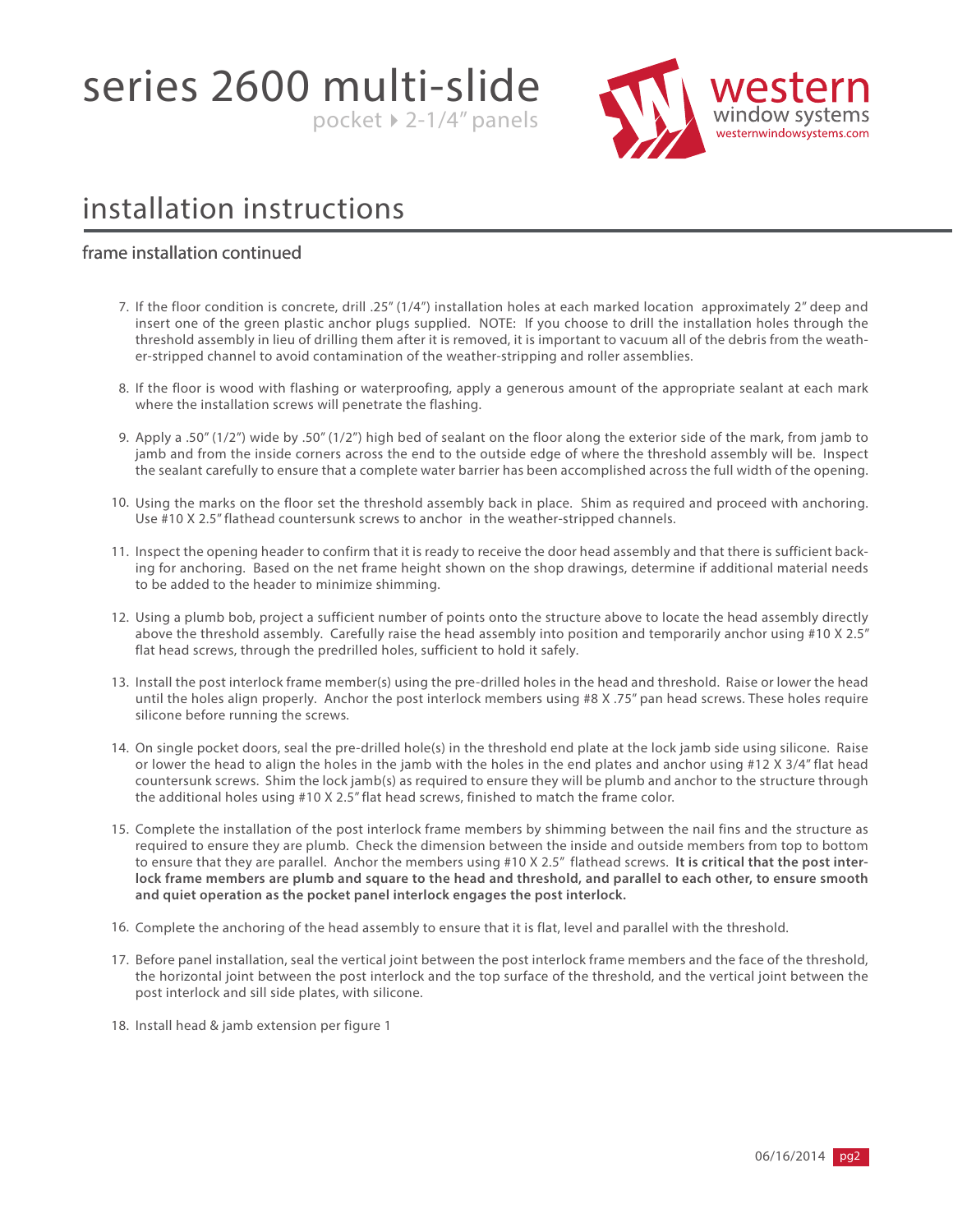series 2600 multi-slide pocket  $\triangleright$  2-1/4" panels



### installation instructions

#### panel installation

- 19. Locate and remove the black foam blocks from the head channels. The blocks are approximately 1" X 1" X 2", and there will be one in each channel. Set them aside temporarily, they will be reinstalled when the panel installation is complete.
- 20. On the product label, each panel will be marked with the unit number, and lettered by position: Lead (L), Intermediate\* (I), Pocket (P) panel. Note that the number of intermediate panels will vary by the configuration.
- 21. Locate the lead panel. The panel will be installed on the extreme inside track on the appropriate side depending on the configuration of the door you are installing. From the outside of the building, with the bottom rail vinyl to the outside, lean the top of the panel in and insert it into the extreme interior head track and lower it onto the threshold. When adjusting the roller height, carefully lift the panel up to take weight off the rollers prior to adjustment. Using a medium size Phillips screwdriver through the hole at the bottom rail face, adjust the rollers to achieve a dimension of approximately .375" (3/8") from the bottom of the stile to the top surface of the threshold. Once adjustment is complete , roll the panel towards the lock jamb to view the vertical gap between the panel and jamb. Make final roller adjustments so the gap is consistent from top to bottom.
- 22. Locate the lettered panel that is to be installed directly adjacent to the lead panel. From the outside of the building, with a portion of the panel overlapping the interlocker of the lead panel, insert the top into the next head track and lower onto the threshold. Repeat the same process with the remaining panels. Temporarily adjust the rollers on the active panels so that they roll freely.
- 23. Make final adjustments to the panel rollers to achieve the optimum alignment throughout the entire door.
- 24. Adjust the strike plate on the lock jamb by loosening the two machine screws and moving it up or down until the lock engages fully when actuated. To remove excessive slack, open the sliding panel and adjust the lock using the slotted adjusting screw in the center of the lock.
- 25. With the door in the fully closed position, from the exterior of the building, reinstall the black foam blocks (from instruction #19) up into the head channels against the small rubber bumper to close the head channel gap above the panel.
- 26. Seal the interior side of the threshold to the floor from jamb to jamb. Seal the exterior of the door frame at the head and jambs. Do not seal the exterior of the threshold. The weep slots on the exterior of the threshold must remain open.
- 27. Insert wood plugs in roller adjustment holes.
- 28. Brad nail interlock wood trim.
- 29. Brad nail pocket cover to pocket panel.
- 30. Move the adjacent panel into a position so that the remaining opening between the edge of that panel and the pocket is approximately 18". From the outside, carefully lean the top of the panel inward and insert it up itnto the outside track of thehead and lower it onto the threshold. Roll the panel back and forth to ensure the roller is properly position on the track.
- 31. Complete the jamb assembly by placing the jamb filler into the jamb using a plastic block and mallet, lightly tap into place.

#### **NOTE:**

**Moisture is the enemy of wood. The primary purpose of finishing, in addition to aesthetics, is to protect the wood from moisture. During installation of the products, there may be a penetration of the wood by nails or other fasteners. It is very important to seal these, or any other penetrations, so as to reduce moisture invasion. This protection must also be continued as a maintenance item.**

Installation complete